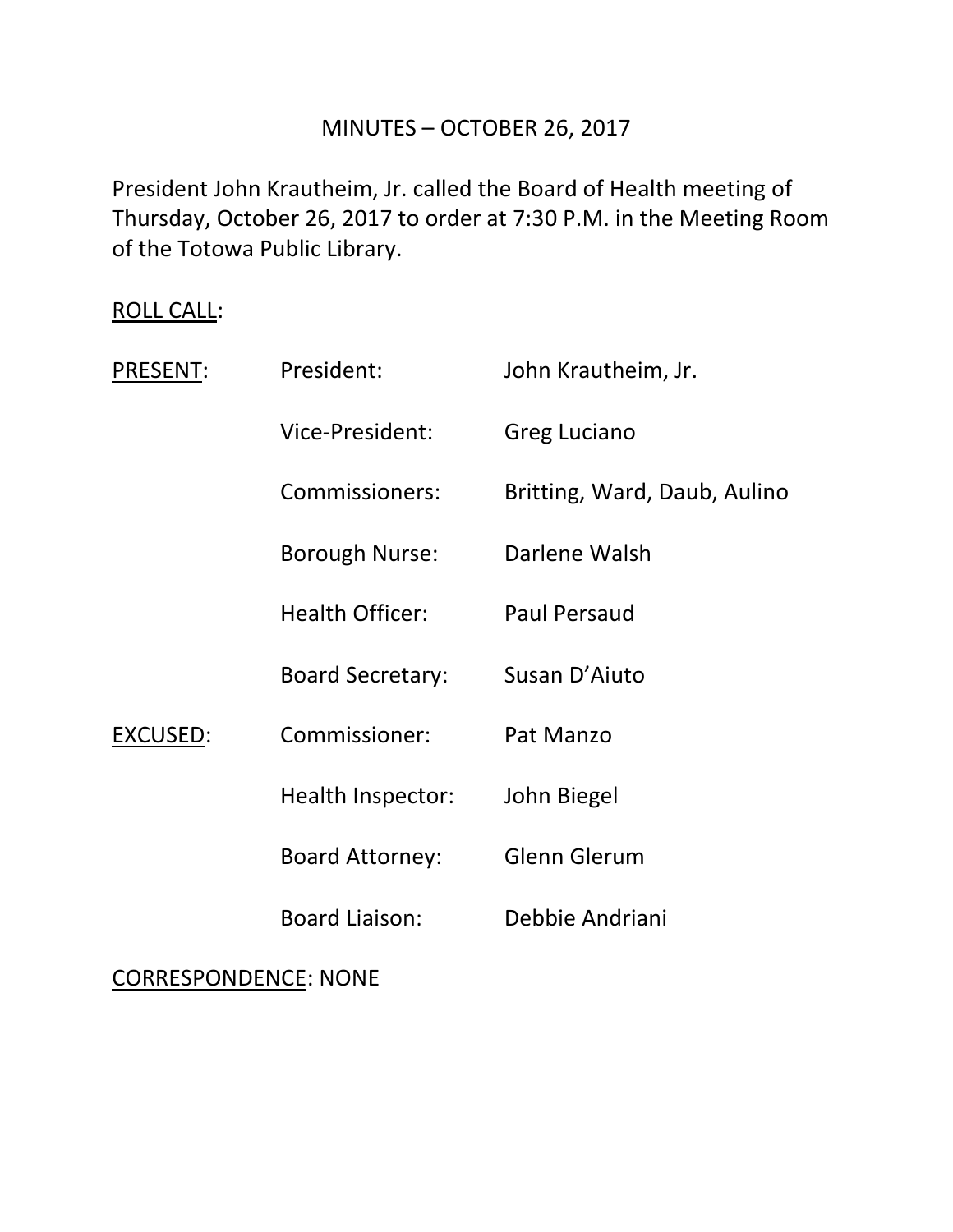# MINUTES:

Commissioner Daub made a motion to accept the minutes of September 28, 2017, seconded by Britting. All Commissioners present voted in the affirmative.

# BILLS: NONE

#### REPORTS:

Commissioner Aulino made a motion to accept the reports submitted, seconded by Ward. All Commissioners in attendance voted in the affirmative.

#### OLD BUSINESS:

Darlene Walsh reported that the Community Health and Wellness Fair held on Saturday, October 21, 2017 at the Totowa P.A.L. Building went very well.

The Board of Health Commissioners had a second reading and final passage of an ordinance fixing the fees for septic system inspection. Commissioner Luciano made a motion to accept the ordinance, seconded by Britting. All Commissioners in attendance voted in the affirmative.

#### NEW BUSINESS: NONE